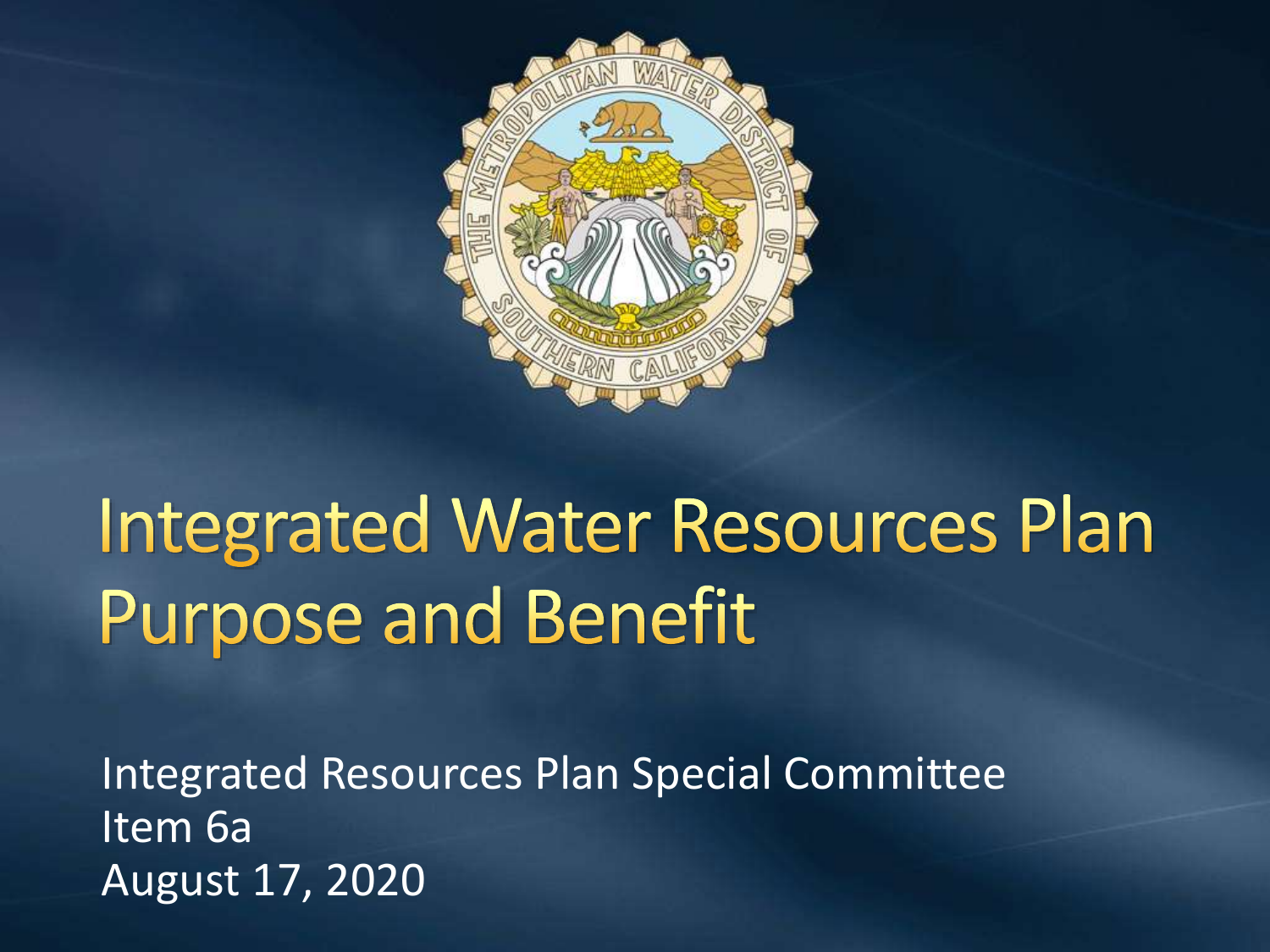#### The 1996 IRP Started the Process

- 1996 IRP collaborative regional planning
- **Periodic updates to measure progress and adjust**
- **The IRP provides a base of information to inform** subsequent Board actions to achieve reliability

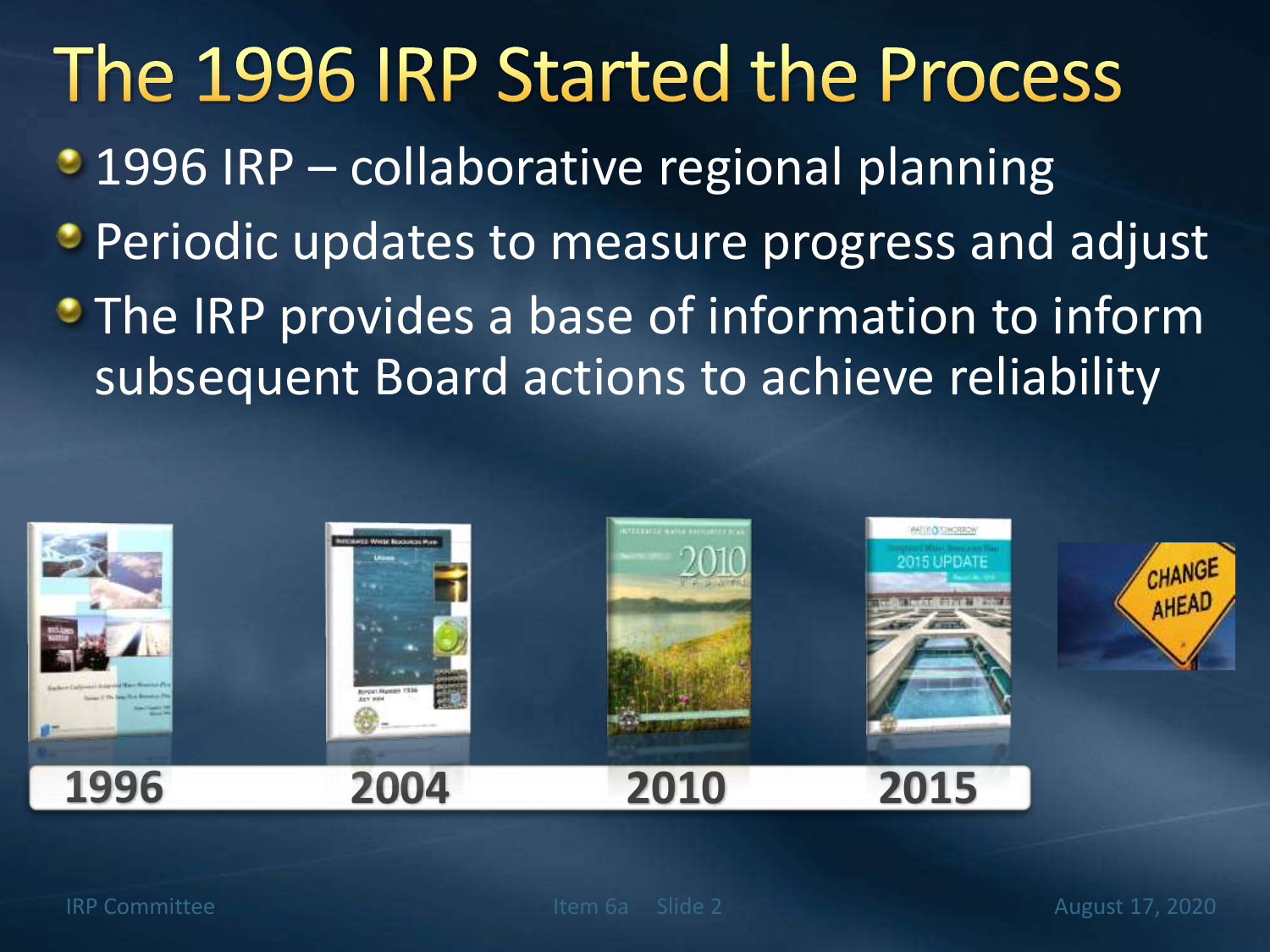#### The IRP is "A Process and a Plan"

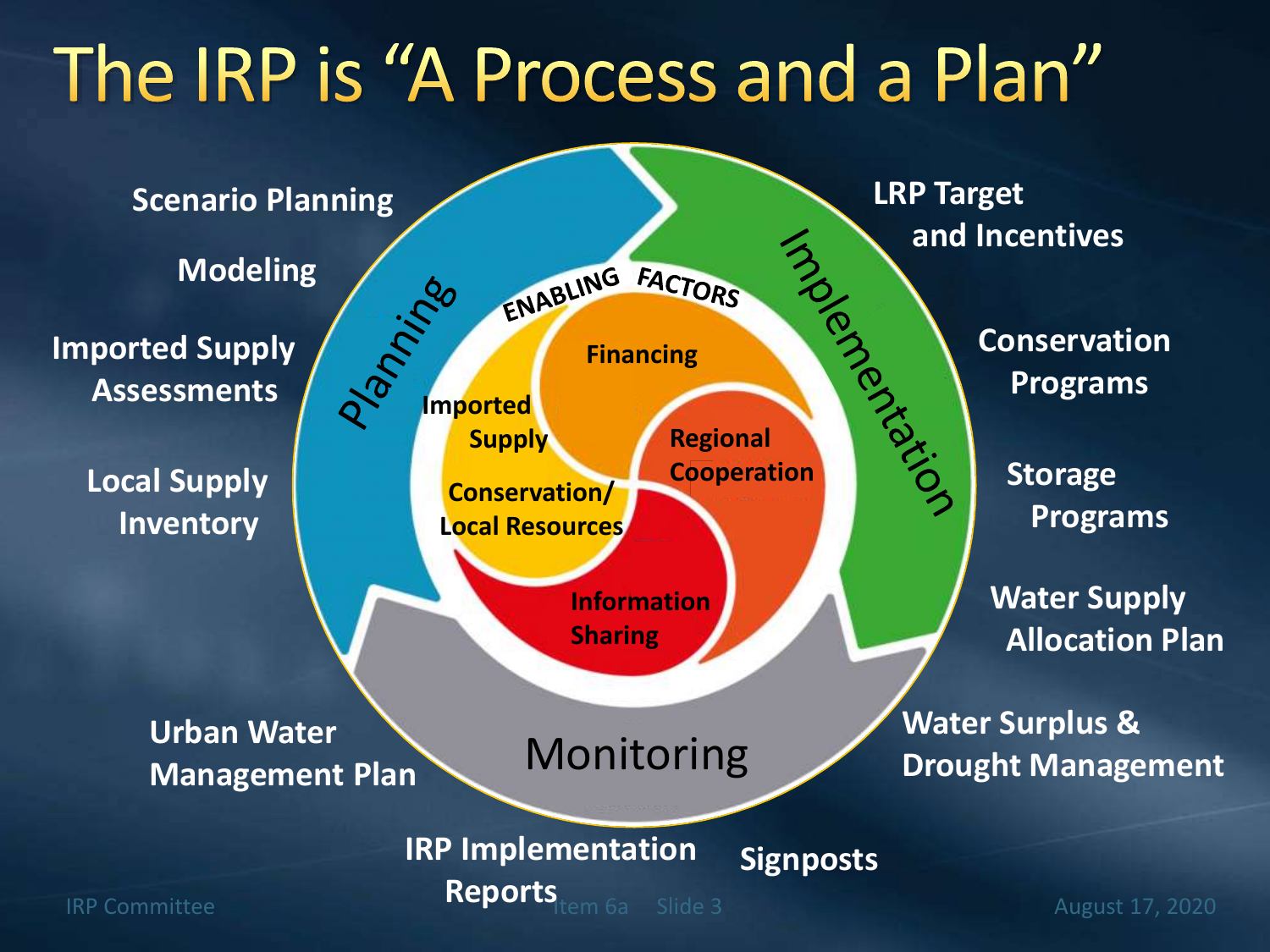# The IRP Builds on Board Policy

**1952 Laguna Declaration**

**The IRP builds on Board policies established over the decades**

**1992 Revised Mission Statement 1996 Adopted IRP**

**2017 LRP & Conservation Policy Principles**

**Adopted IRP**

**Long-Term 2015 Conservation 2011 Plan**

**2004 1999 Strategic Po Strategic Plan Policy Principles**

IRP Committee International Committee Item 6a Slide 4 August 17, 2020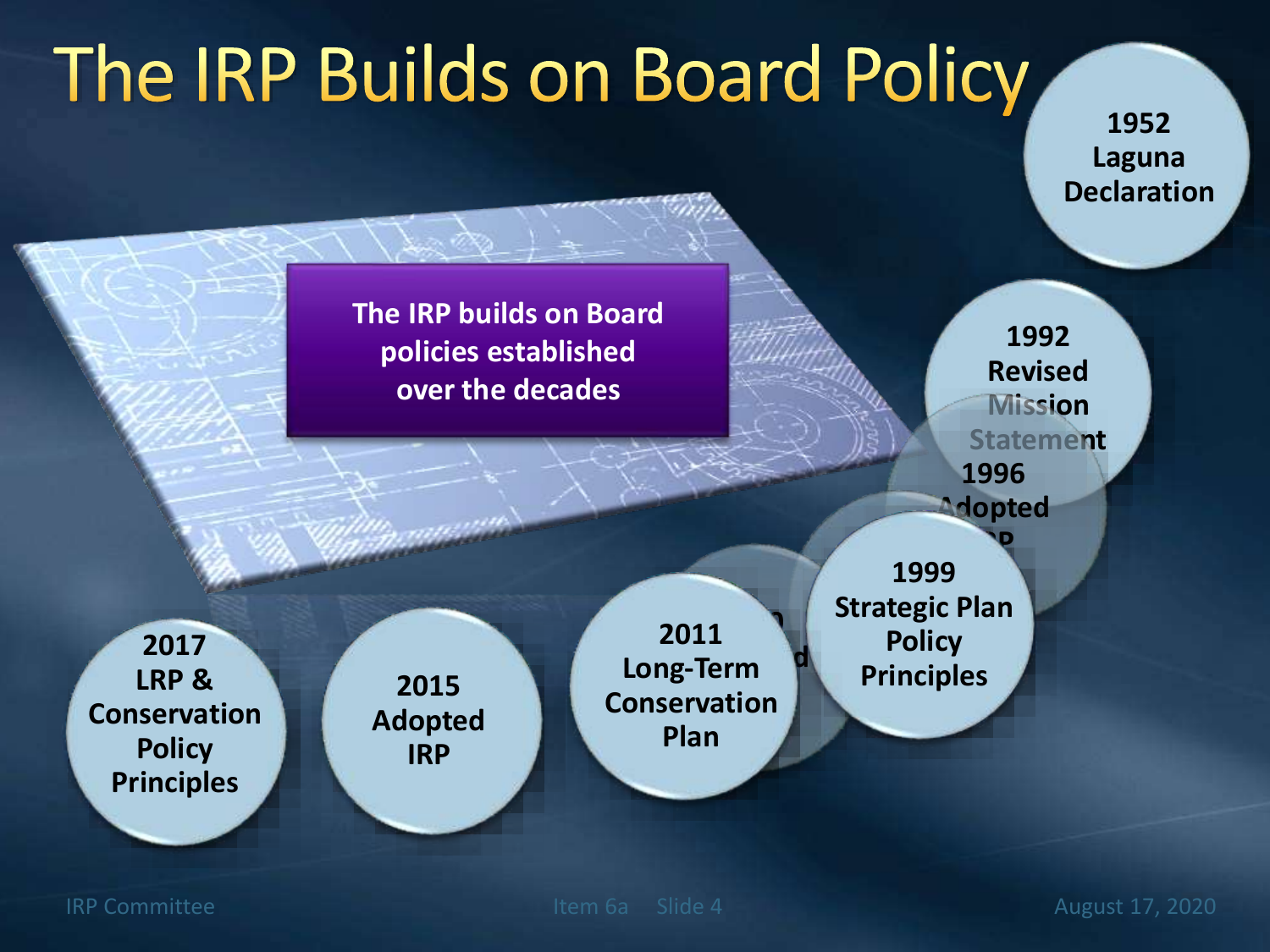## The IRP "As a Plan"

**C** Guideline for investments Does not pre-determine future decisions **P** Reference point for Assessing progress Understanding changing needs **Determining how to cost-effectively address needs Common basis for evaluating a portfolio** 

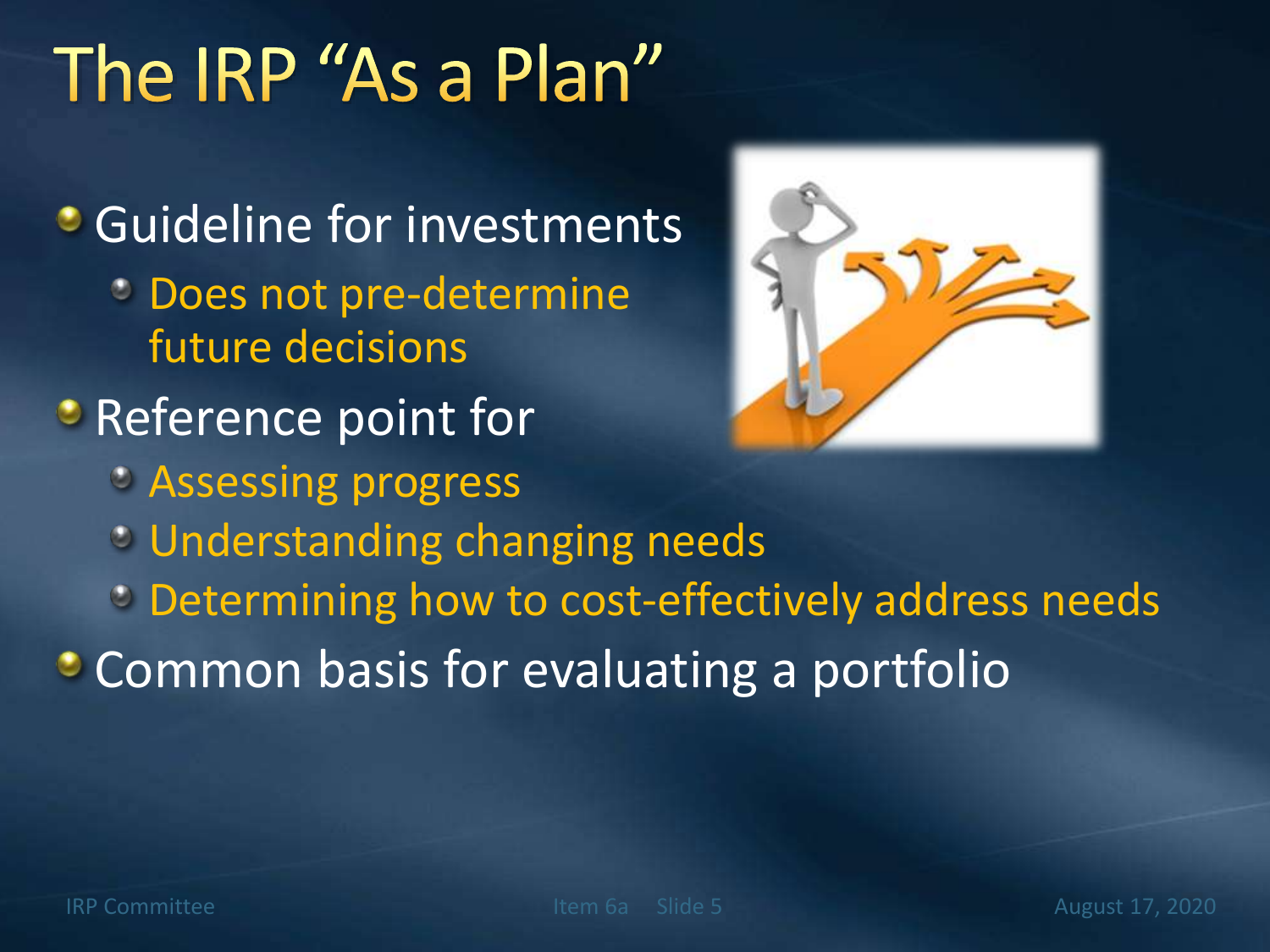# 2015 IRP Adopted Long-Term **Targets**

#### Near-term trends indicate improved reliability





Higher SWP reliability than anticipated



More CRA supplies available than anticipated

IRP Committee International Litem 6a Slide 6 August 17, 2020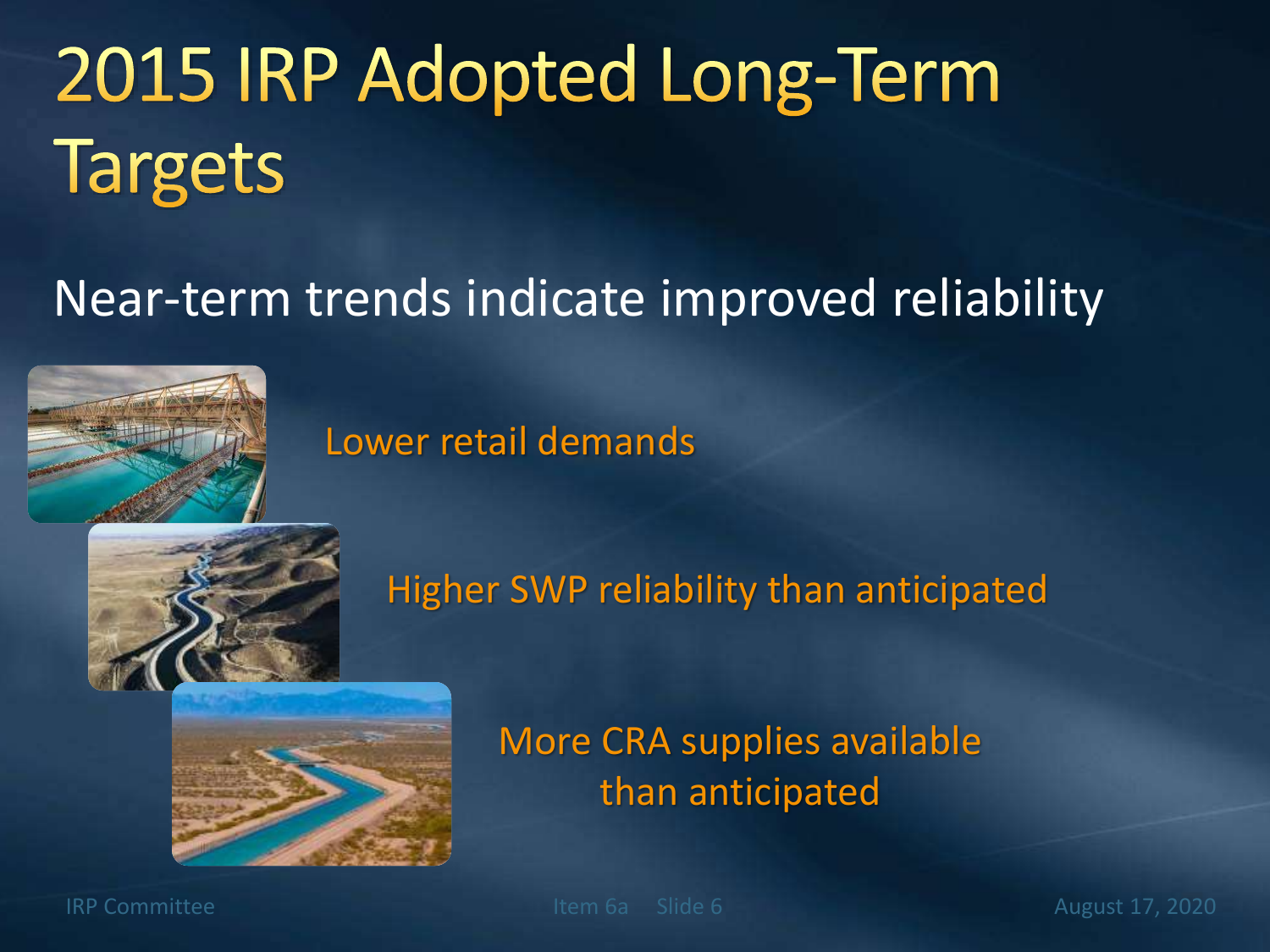### The IRP Looking Forward

- **Metropolitan and Member Agencies face** decisions on a future water portfolio
	- Takes a long-range view of future needs
	- **Informs Board decision-making under** uncertainty

• 2020 IRP will evaluate current options and actions under different future scenarios <sup>•</sup> Identify "signposts" that signal certain actions